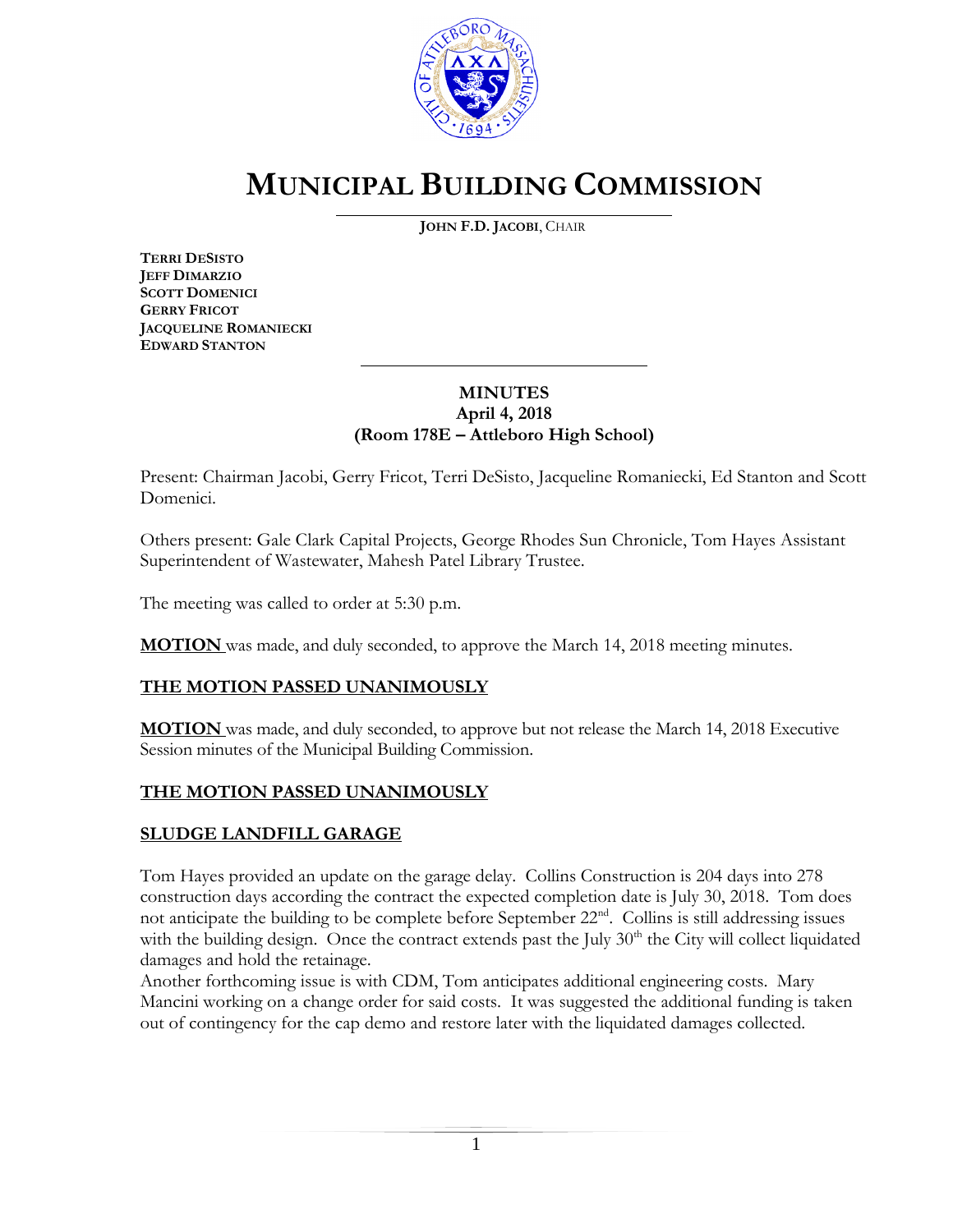## **LUTHER PHASE I PROJECT**

Acting Water Superintendent Kourtney Wunschel unable to attend, written narrative and recommendation to accept Certificate of Substantial Completion provided. Narrative see **Attachment A**

**VOTE: To approve Certificate of Substantial Completion as of November 30, 2017 on Luther Phase I and recommend acceptance of project to Mayor Heroux.**

#### **THE MOTION PASSED UNANIMOUSLY**

**VOTE: To approve payment application #6 from Methuen Construction in the amount of \$31,319.55, final payment for Luther Phase I.**

### **THE MOTION PASSED UNANIMOUSLY**

### **LUTHER PHASE II PROJECT**

Narrative provided by Tom Sexton, GZA emailed to MBC members 4/3/18 **Attachment B**

#### **ATTLEBORO/PAWTUCKET INTERCONNECT**

Summarized in narrative provided by Kourtney Wunschel, **Attachment A**

### **LIBRARY PHASE II PROJECT**

**VOTE:** To recommend BH&A contract to Mayor Heroux subject to review and approval by City Solicitor.

### **THE MOTION PASSED UNANIMOUSLY**

**Next Meeting Dates<sup>1</sup> :** 

 $\overline{a}$ 

**May 2, 2018**

**MOTION** was made, and duly seconded, to adjourn.

#### **THE MOTION PASSED UNANIMOUSLY**

**Time of adjournment: 5:47 p.m.**

<sup>1</sup> **All meetings to be held at 5:30 pm AHS Room 178E, unless otherwise indicated.**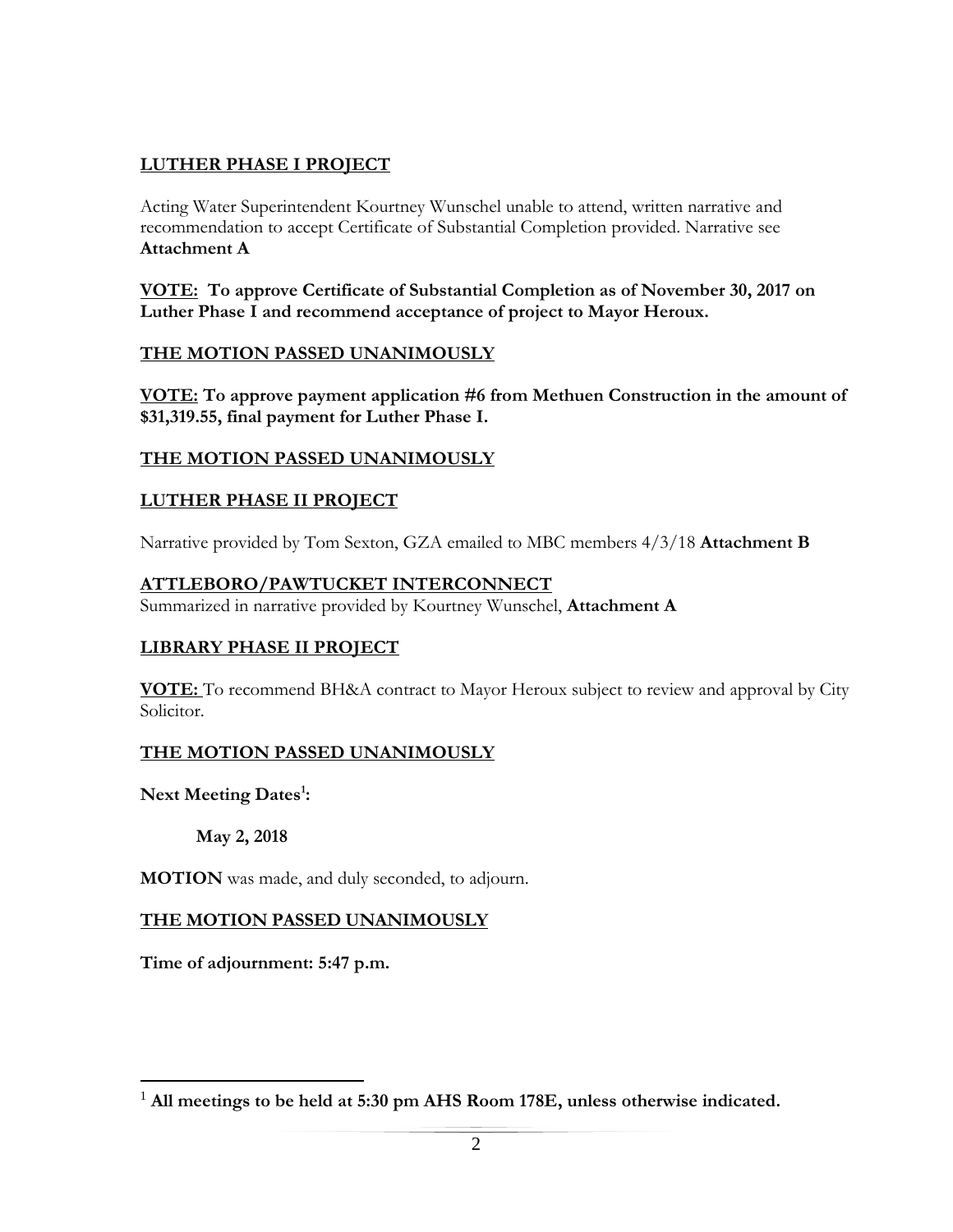## Attachment A

Memo

**City of Attleboro**

| To:        | Jack Jacobi                                                |
|------------|------------------------------------------------------------|
|            | <b>From:</b> Kourtney Wunschel                             |
| CC.        | Gale Clark, Municipal Building Commission                  |
| Date:      | 4/3/2018                                                   |
| <b>Re:</b> | Water Department Project Summary for April 4, 2018 Meeting |

In my absence at the April 4, 2018 meeting of the Municipal Building commission, I have requested that GZA provide a narrative of the Luther Phase 2 work performed through March, as well as a proposed work schedule for the coming weeks. Both these documents are attached. In addition, I have approved of and signed payment requisition #8 for this project from Methuen.

I have also requested a closeout narrative from CDM for the Luther Phase 1 project. I recommend that the MBC vote payment of the final requisition from Methuen Construction, releasing the project retainage. CDM has provided a letter of substantial completion, and there is no outstanding punch list for the project. Both CDM and Methuen met and exceeded Water Department expectations for this project.

In regard to the Pawtucket Interconnection project, at the March meeting I informed the MBC that the City was working with the owner of the abutting properties to determine a location for the pumping station that would work both for the City and for the surrounding properties. In late March, the owner provided the Water Department with a site schematic showing a new location for the station. I have forwarded the schematic to CDM to review the drawing to determine if further revisions need to be made. As of the date of this memo, I am awaiting a response from CDM.